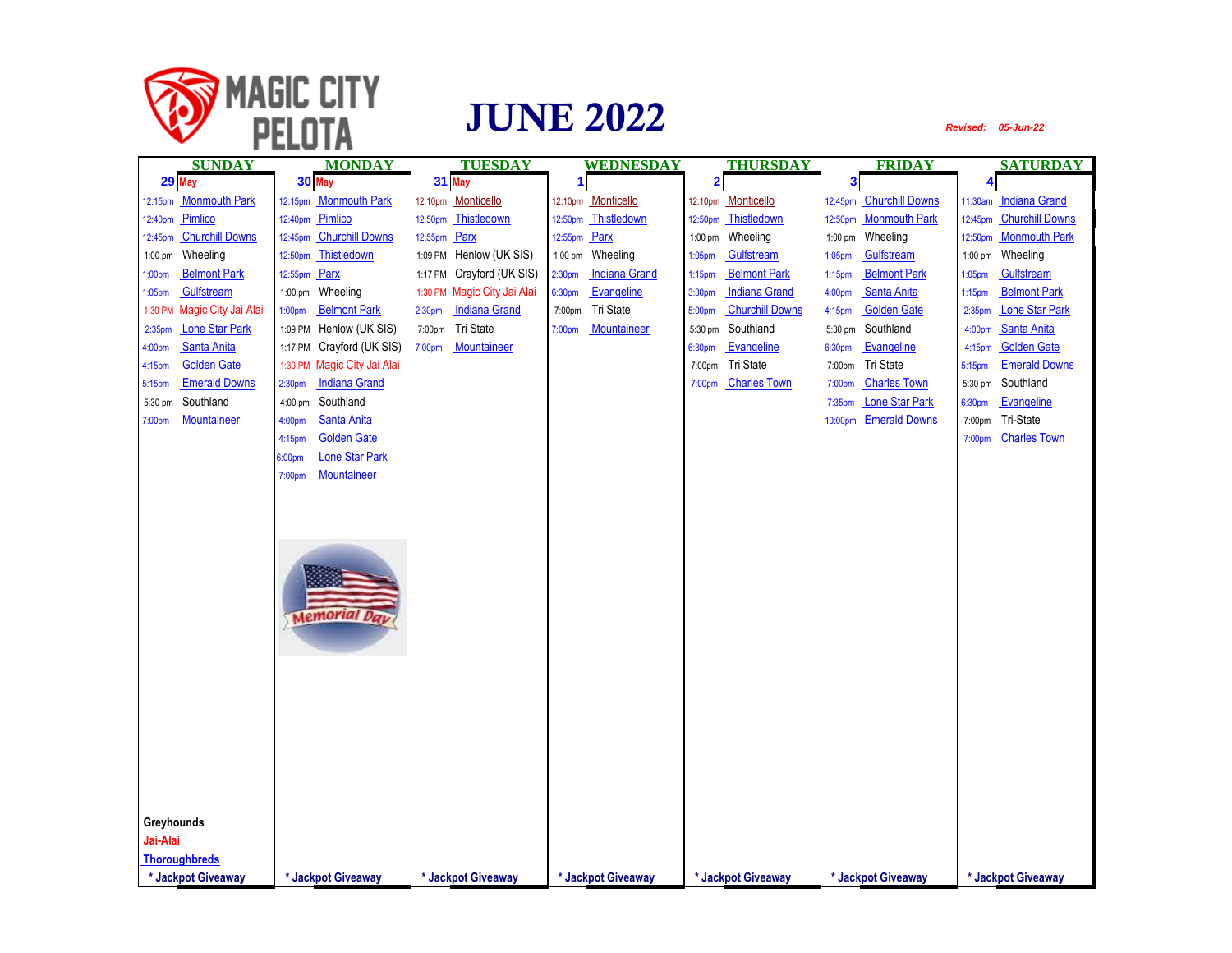

| <b>SUNDAY</b>                               | <b>MONDAY</b>                | <b>TUESDAY</b>                             | WEDNESDAY                                  | <b>THURSDAY</b>                  | <b>FRIDAY</b>                            | <b>SATURDAY</b>                             |
|---------------------------------------------|------------------------------|--------------------------------------------|--------------------------------------------|----------------------------------|------------------------------------------|---------------------------------------------|
| 5                                           | $6\phantom{a}$               | $\overline{\mathbf{r}}$                    | 8                                          | $\overline{9}$                   | 10                                       | 11 Belmont Stakes                           |
| <b>Laurel Park</b><br>12:40pm               | Monticello<br>12:10pm        | 12:10pm Monticello                         | 12:10pm Monticello                         | 12:10pm Monticello               | <b>Laurel Park</b><br>12:40pm            | <b>Belmont Park</b><br>11:20am              |
| <b>Churchill Downs</b><br>12:45pm           | Thistledown<br>12:50pm       | Thistledown<br>12:50 <sub>pm</sub>         | 12:45pm Churchill Downs                    | 1:00 pm Wheeling                 | <b>Churchill Downs</b><br>12:45pm        | 11:30am Indiana Grand                       |
| <b>Monmouth Park</b><br>12:50pm             | 12:55pm Parx                 | 12:55pm Parx                               | 12:50pm Thistledown                        | Gulfstream<br>1:05 <sub>pm</sub> | <b>Belmont Park</b><br>12:50pm           | 12:20pm Thistledown                         |
| Wheeling<br>1:00 pm                         | Henlow (UK SIS)<br>1:09 PM   | Henlow (UK SIS)<br>1:09 PM                 | 1:00 pm Wheeling                           | <b>Belmont Park</b><br>3:05pm    | <b>Monmouth Park</b><br>12:50pm          | 12:25pm Parx                                |
| Gulfstream<br>1:05 <sub>pm</sub>            | Crayford (UK SIS)<br>1:17 PM | Crayford (UK SIS)<br>1:17 PM               | <b>Indiana Grand</b><br>2:30 <sub>pm</sub> | <b>Indiana Grand</b><br>3:30pm   | Wheeling<br>$1:00$ pm                    | <b>Laurel Park</b><br>12:40pm               |
| <b>Belmont Park</b><br>1:15 <sub>pm</sub>   | 1:30 PM Magic City Jai Alai  | Magic City Jai Alai<br>1:30 PM             | Evangeline<br>6:30pm                       | <b>Churchill Downs</b><br>5:00pm | Gulfstream<br>1:05pm                     | 12:45pm Churchill Downs                     |
| Magic City Jai Alai<br>1:30 PM              | Southland<br>5:30 pm         | <b>Indiana Grand</b><br>2:30 <sub>pm</sub> | Tri State<br>7:00pm                        | Southland<br>5:30 pm             | Santa Anita<br>4:00pm                    | 12:50pm Monmouth Park                       |
| <b>Lone Star Park</b><br>2:35 <sub>pm</sub> | Mountaineer<br>7:00pm        | Tri State<br>7:00pm                        | Mountaineer<br>7:00pm                      | Evangeline<br>6:30pm             | <b>Golden Gate</b><br>4:15 <sub>pm</sub> | Wheeling<br>$1:00$ pm                       |
| Santa Anita<br>4:00pm                       |                              | Mountaineer<br>7:00pm                      |                                            | Tri State<br>7:00pm              | Southland<br>5:30 pm                     | Gulfstream<br>1:05 <sub>pm</sub>            |
| <b>Golden Gate</b><br>4:15pm                |                              |                                            |                                            | <b>Charles Town</b><br>7:00pm    | Evangeline<br>6:30pm                     | <b>Lone Star Park</b><br>2:35 <sub>pm</sub> |
| <b>Emerald Downs</b><br>5:15 <sub>pm</sub>  |                              |                                            |                                            | <b>Lone Star Park</b><br>7:35pm  | Tri State<br>7:00pm                      | 4:00 pm Southland                           |
| Southland<br>5:30 pm                        |                              |                                            |                                            |                                  | <b>Charles Town</b><br>7:00pm            | Santa Anita<br>4:00 <sub>pm</sub>           |
| Mountaineer<br>7:00 <sub>pm</sub>           |                              |                                            |                                            |                                  | <b>Lone Star Park</b><br>7:35pm          | <b>Golden Gate</b><br>4:15 <sub>pm</sub>    |
|                                             |                              |                                            |                                            |                                  | <b>Emerald Downs</b><br>10:00pm          | <b>Emerald Downs</b><br>5:15 <sub>pm</sub>  |
|                                             |                              |                                            |                                            |                                  |                                          | Evangeline<br>6:30pm                        |
|                                             |                              |                                            |                                            |                                  |                                          | Tri-State<br>7:00pm                         |
|                                             |                              |                                            |                                            |                                  |                                          | <b>Charles Town</b><br>7:00pm               |
|                                             |                              |                                            |                                            |                                  |                                          |                                             |
|                                             |                              |                                            |                                            |                                  |                                          |                                             |
|                                             |                              |                                            |                                            |                                  |                                          |                                             |
|                                             |                              |                                            |                                            |                                  |                                          |                                             |
|                                             |                              |                                            |                                            |                                  |                                          |                                             |
|                                             |                              |                                            |                                            |                                  |                                          |                                             |
|                                             |                              |                                            |                                            |                                  |                                          |                                             |
|                                             |                              |                                            |                                            |                                  |                                          |                                             |
|                                             |                              |                                            |                                            |                                  |                                          |                                             |
|                                             |                              |                                            |                                            |                                  |                                          |                                             |
|                                             |                              |                                            |                                            |                                  |                                          |                                             |
|                                             |                              |                                            |                                            |                                  |                                          |                                             |
|                                             |                              |                                            |                                            |                                  |                                          |                                             |
|                                             |                              |                                            |                                            |                                  |                                          |                                             |
|                                             |                              |                                            |                                            |                                  |                                          |                                             |
|                                             |                              |                                            |                                            |                                  |                                          |                                             |
|                                             |                              |                                            |                                            |                                  |                                          |                                             |
| Greyhounds                                  |                              |                                            |                                            |                                  |                                          |                                             |
| Jai-Alai                                    |                              |                                            |                                            |                                  |                                          |                                             |
| <b>Thoroughbreds</b>                        |                              |                                            |                                            |                                  |                                          |                                             |
| * Jackpot Giveaway                          | * Jackpot Giveaway           | * Jackpot Giveaway                         | * Jackpot Giveaway                         | * Jackpot Giveaway               | * Jackpot Giveaway                       | * Jackpot Giveaway                          |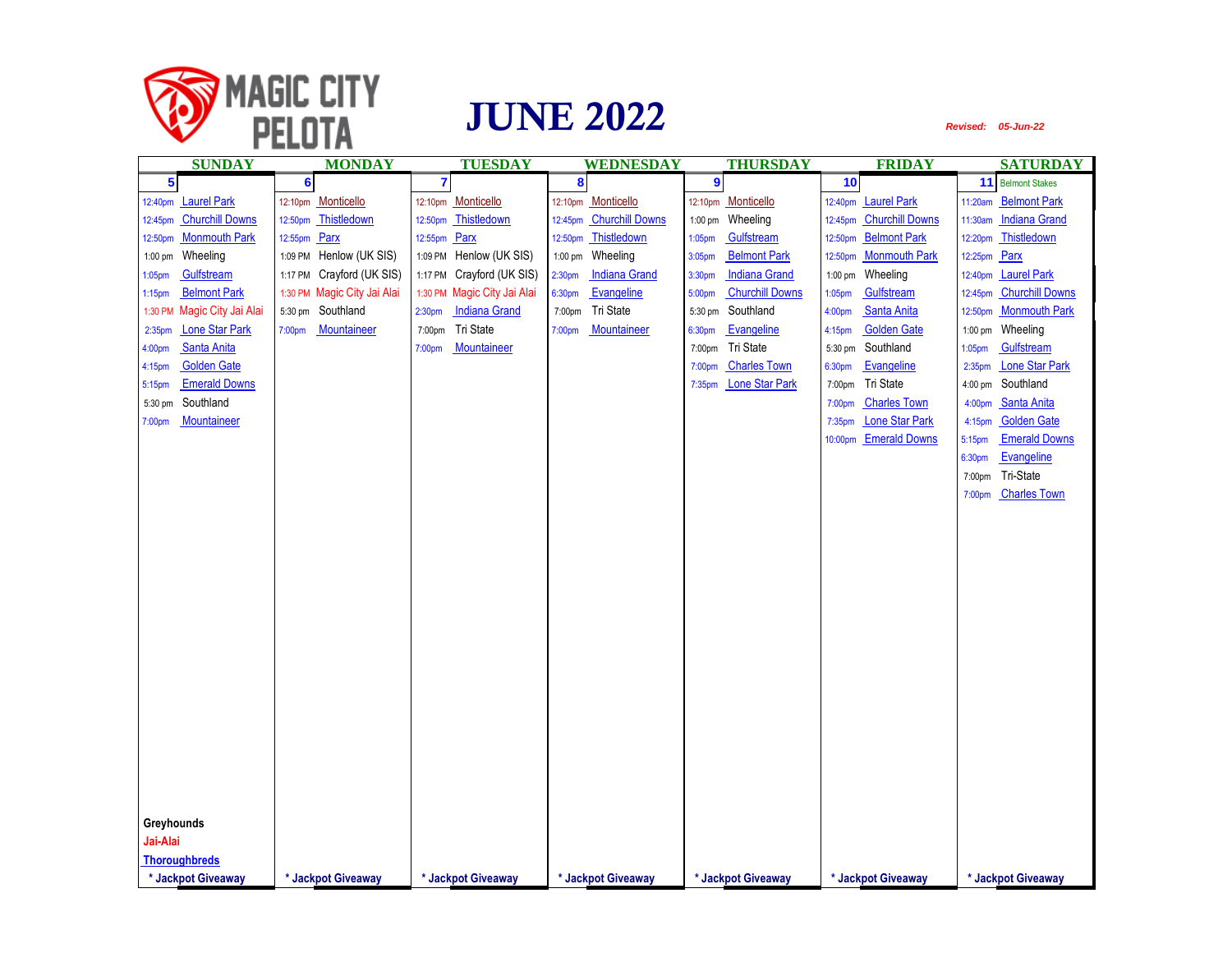

| <b>SUNDAY</b>                               | <b>MONDAY</b>                              | <b>TUESDAY</b>                             | <b>WEDNESDAY</b>                           | <b>THURSDAY</b>                             | <b>FRIDAY</b>                     | <b>SATURDAY</b>                             |
|---------------------------------------------|--------------------------------------------|--------------------------------------------|--------------------------------------------|---------------------------------------------|-----------------------------------|---------------------------------------------|
| 12                                          | 13                                         | 14                                         | 15                                         | 16                                          | 17                                | 18                                          |
| <b>Laurel Park</b><br>12:40pm               | Monticello<br>12:10pm                      | 12:10pm Monticello                         | 12:10pm Monticello                         | 12:10pm Monticello                          | <b>Laurel Park</b><br>12:40pm     | <b>Laurel Park</b><br>12:40pm               |
| 12:45pm Churchill Downs                     | Thistledown<br>12:50pm                     | 12:50pm Thistledown                        | 12:45pm Churchill Downs                    | 12:50pm Thistledown                         | <b>Churchill Downs</b><br>12:45pm | 12:50pm Monmouth Park                       |
| 12:50pm Monmouth Park                       | 12:55pm Parx                               | 12:55pm Parx                               | Thistledown<br>12:50pm                     | 1:00 pm Wheeling                            | <b>Monmouth Park</b><br>12:50pm   | 1:00 pm Wheeling                            |
| Wheeling<br>$1:00$ pm                       | Henlow (UK SIS)<br>1:09 PM                 | Henlow (UK SIS)<br>1:09 PM                 | 12:55pm Parx                               | <b>Belmont Park</b><br>3:05pm               | Wheeling<br>1:00 pm               | <b>Belmont Park</b><br>1:00 <sub>pm</sub>   |
| <b>Belmont Park</b><br>1:00 <sub>pm</sub>   | Crayford (UK SIS)<br>1:17 PM               | 1:17 PM Crayford (UK SIS)                  | Wheeling<br>$1:00$ pm                      | <b>Indiana Grand</b><br>3:30pm              | <b>Belmont Park</b><br>1:00pm     | Gulfstream<br>1:05 <sub>pm</sub>            |
| Gulfstream<br>1:05 <sub>pm</sub>            | Magic City Jai Alai<br>1:30 PM             | 1:30 PM Magic City Jai Alai                | <b>Indiana Grand</b><br>2:30 <sub>pm</sub> | <b>Churchill Downs</b><br>5:00pm            | Gulfstream<br>1:05pm              | <b>Lone Star Park</b><br>2:35 <sub>pm</sub> |
| Magic City Jai Alai<br>1:30 PM              | <b>Indiana Grand</b><br>2:30 <sub>pm</sub> | <b>Indiana Grand</b><br>2:30 <sub>pm</sub> | Evangeline<br>6:30pm                       | Southland<br>5:30 pm                        | Santa Anita<br>4:00pm             | Santa Anita<br>4:00pm                       |
| <b>Lone Star Park</b><br>2:35 <sub>pm</sub> | Southland<br>5:30 pm                       | Tri State<br>7:00pm                        | Tri State<br>7:00pm                        | Evangeline<br>6:30pm                        | Southland<br>5:30 pm              | <b>Emerald Downs</b><br>5:15 <sub>pm</sub>  |
| Santa Anita<br>4:00 <sub>pm</sub>           | Mountaineer<br>7:00pm                      | Mountaineer<br>7:00pm                      | Mountaineer<br>7:00pm                      | Tri State<br>7:00pm                         | Evangeline<br>6:30pm              | Southland<br>5:30 pm                        |
| <b>Golden Gate</b><br>4:15 <sub>pm</sub>    |                                            |                                            |                                            | <b>Charles Town</b><br>7:00pm               | Tri State<br>7:00pm               | <b>Churchill Downs</b><br>6:00pm            |
| <b>Emerald Downs</b><br>5:15pm              |                                            |                                            |                                            | <b>Lone Star Park</b><br>7:35 <sub>pm</sub> | <b>Charles Town</b><br>7:00pm     | Evangeline<br>6:30pm                        |
| Southland<br>5:30 pm                        |                                            |                                            |                                            |                                             | <b>Lone Star Park</b><br>7:35pm   | Tri-State<br>7:00pm                         |
| Mountaineer<br>7:00pm                       |                                            |                                            |                                            |                                             | <b>Emerald Downs</b><br>10:00pm   | <b>Charles Town</b><br>7:00pm               |
|                                             |                                            |                                            |                                            |                                             |                                   |                                             |
|                                             |                                            |                                            |                                            |                                             |                                   |                                             |
|                                             |                                            |                                            |                                            |                                             |                                   |                                             |
|                                             |                                            |                                            |                                            |                                             |                                   |                                             |
|                                             |                                            |                                            |                                            |                                             |                                   |                                             |
|                                             |                                            |                                            |                                            |                                             |                                   |                                             |
|                                             |                                            |                                            |                                            |                                             |                                   |                                             |
|                                             |                                            |                                            |                                            |                                             |                                   |                                             |
|                                             |                                            |                                            |                                            |                                             |                                   |                                             |
|                                             |                                            |                                            |                                            |                                             |                                   |                                             |
|                                             |                                            |                                            |                                            |                                             |                                   |                                             |
|                                             |                                            |                                            |                                            |                                             |                                   |                                             |
|                                             |                                            |                                            |                                            |                                             |                                   |                                             |
|                                             |                                            |                                            |                                            |                                             |                                   |                                             |
|                                             |                                            |                                            |                                            |                                             |                                   |                                             |
|                                             |                                            |                                            |                                            |                                             |                                   |                                             |
|                                             |                                            |                                            |                                            |                                             |                                   |                                             |
|                                             |                                            |                                            |                                            |                                             |                                   |                                             |
|                                             |                                            |                                            |                                            |                                             |                                   |                                             |
|                                             |                                            |                                            |                                            |                                             |                                   |                                             |
| Greyhounds                                  |                                            |                                            |                                            |                                             |                                   |                                             |
| Jai-Alai                                    |                                            |                                            |                                            |                                             |                                   |                                             |
| <b>Thoroughbreds</b>                        |                                            |                                            |                                            |                                             |                                   |                                             |
| * Jackpot Giveaway                          | * Jackpot Giveaway                         | * Jackpot Giveaway                         | * Jackpot Giveaway                         | * Jackpot Giveaway                          | * Jackpot Giveaway                | * Jackpot Giveaway                          |
|                                             |                                            |                                            |                                            |                                             |                                   |                                             |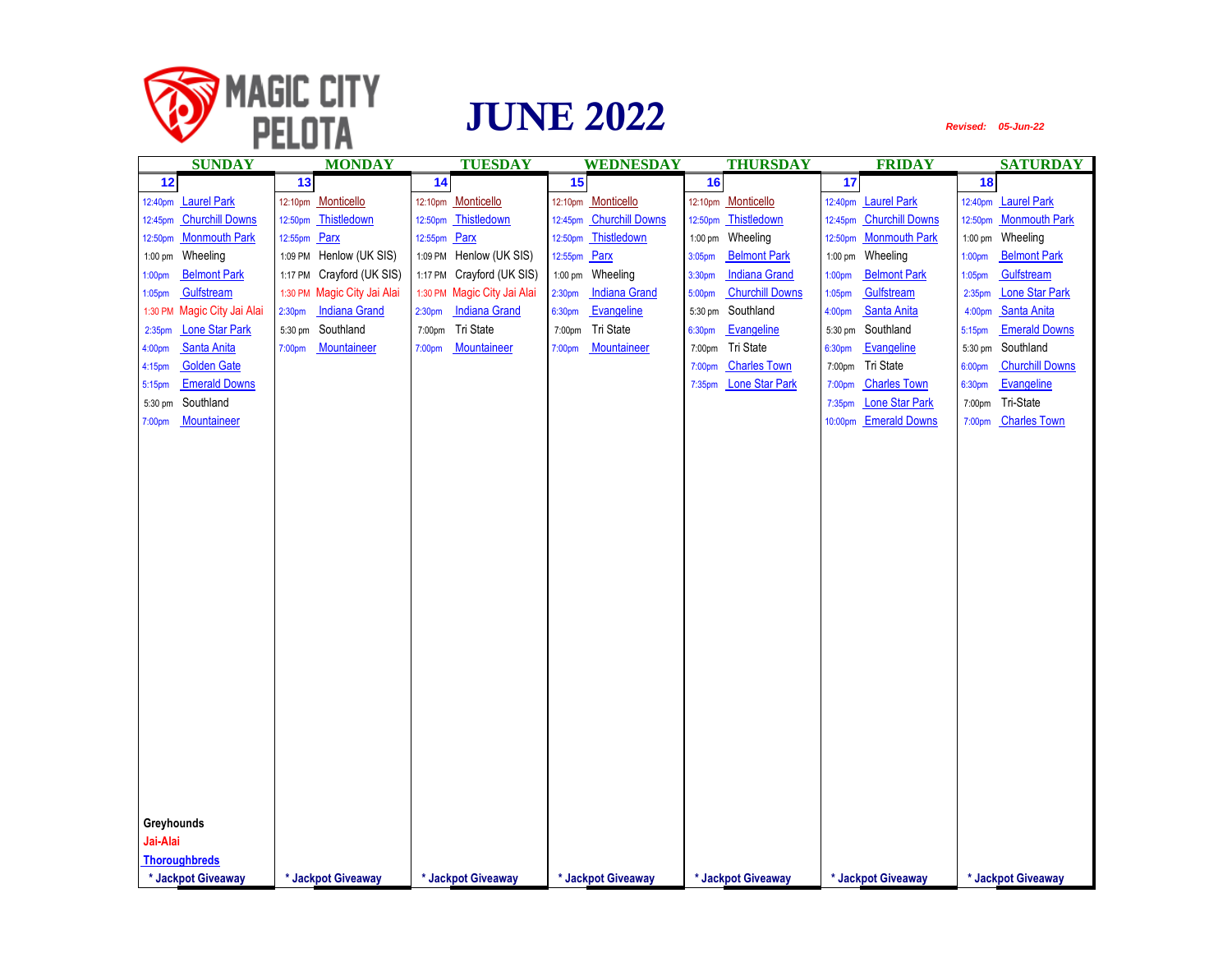

| <b>SUNDAY</b>                               | <b>MONDAY</b>                              | <b>TUESDAY</b>                             | WEDNESDAY                                  | <b>THURSDAY</b>                             | <b>FRIDAY</b>                     | <b>SATURDAY</b>                             |
|---------------------------------------------|--------------------------------------------|--------------------------------------------|--------------------------------------------|---------------------------------------------|-----------------------------------|---------------------------------------------|
| 19                                          | 20                                         | 21                                         | $\overline{22}$                            | 23                                          | 24                                | 25                                          |
| <b>Laurel Park</b><br>12:40pm               | Monticello<br>12:10pm                      | 12:10pm Monticello                         | 12:10pm Monticello                         | Monticello<br>12:10pm                       | <b>Laurel Park</b><br>12:40pm     | Thistledown<br>12:20pm                      |
| <b>Churchill Downs</b><br>12:45pm           | 12:25pm Parx                               | 12:25pm Parx                               | 12:45pm Churchill Downs                    | 1:00 pm Wheeling                            | <b>Churchill Downs</b><br>12:45pm | 12:25pm Parx                                |
| <b>Monmouth Park</b><br>12:50pm             | Thistledown<br>12:50pm                     | 12:50pm Thistledown                        | 12:50pm Thistledown                        | <b>Belmont Park</b><br>3:05pm               | <b>Monmouth Park</b><br>12:50pm   | 12:40pm Laurel Park                         |
| Wheeling<br>$1:00$ pm                       | 1:09 PM Henlow (UK SIS)                    | Henlow (UK SIS)<br>1:09 PM                 | 1:00 pm Wheeling                           | 3:30pm<br><b>Indiana Grand</b>              | Wheeling<br>$1:00$ pm             | 12:45pm Churchill Downs                     |
| <b>Belmont Park</b><br>1:00pm               | Crayford (UK SIS)<br>1:17 PM               | Crayford (UK SIS)<br>1:17 PM               | <b>Indiana Grand</b><br>2:30 <sub>pm</sub> | <b>Churchill Downs</b><br>5:00pm            | <b>Belmont Park</b><br>1:00pm     | <b>Monmouth Park</b><br>12:50pm             |
| Gulfstream<br>1:05 <sub>pm</sub>            | Magic City Jai Alai<br>1:30 PM             | 1:30 PM Magic City Jai Alai                | Evangeline<br>6:30pm                       | Southland<br>5:30 pm                        | Gulfstream<br>1:05pm              | Wheeling<br>$1:00$ pm                       |
| Magic City Jai Alai<br>1:30 PM              | <b>Indiana Grand</b><br>2:30 <sub>pm</sub> | <b>Indiana Grand</b><br>2:30 <sub>pm</sub> | Tri State<br>7:00pm                        | Evangeline<br>6:30pm                        | Southland<br>5:30 pm              | <b>Belmont Park</b><br>1:00 <sub>pm</sub>   |
| <b>Lone Star Park</b><br>2:35 <sub>pm</sub> | Southland<br>5:30 pm                       | Tri State<br>7:00pm                        | Mountaineer<br>7:00pm                      | Tri State<br>7:00pm                         | Evangeline<br>6:30pm              | Gulfstream<br>1:05 <sub>pm</sub>            |
| Santa Anita<br>4:00 <sub>pm</sub>           | Mountaineer<br>7:00 <sub>pm</sub>          | Mountaineer<br>7:00pm                      |                                            | <b>Charles Town</b><br>7:00pm               | Tri State<br>7:00pm               | <b>Lone Star Park</b><br>2:35 <sub>pm</sub> |
| <b>Emerald Downs</b><br>5:15pm              |                                            |                                            |                                            | <b>Lone Star Park</b><br>7:35 <sub>pm</sub> | <b>Charles Town</b><br>7:00pm     | <b>Emerald Downs</b><br>5:15pm              |
| Southland<br>5:30 pm                        |                                            |                                            |                                            |                                             | <b>Lone Star Park</b><br>7:35pm   | 5:30 pm Southland                           |
| Mountaineer<br>7:00pm                       |                                            |                                            |                                            |                                             | <b>Emerald Downs</b><br>10:00pm   | Evangeline<br>6:30pm                        |
|                                             |                                            |                                            |                                            |                                             |                                   | Tri-State<br>7:00pm                         |
|                                             |                                            |                                            |                                            |                                             |                                   | 7:00pm Charles Town                         |
|                                             |                                            |                                            |                                            |                                             |                                   |                                             |
|                                             |                                            |                                            |                                            |                                             |                                   |                                             |
|                                             |                                            |                                            |                                            |                                             |                                   |                                             |
|                                             |                                            |                                            |                                            |                                             |                                   |                                             |
|                                             |                                            |                                            |                                            |                                             |                                   |                                             |
|                                             |                                            |                                            |                                            |                                             |                                   |                                             |
|                                             |                                            |                                            |                                            |                                             |                                   |                                             |
|                                             |                                            |                                            |                                            |                                             |                                   |                                             |
|                                             |                                            |                                            |                                            |                                             |                                   |                                             |
|                                             |                                            |                                            |                                            |                                             |                                   |                                             |
|                                             |                                            |                                            |                                            |                                             |                                   |                                             |
|                                             |                                            |                                            |                                            |                                             |                                   |                                             |
|                                             |                                            |                                            |                                            |                                             |                                   |                                             |
|                                             |                                            |                                            |                                            |                                             |                                   |                                             |
|                                             |                                            |                                            |                                            |                                             |                                   |                                             |
|                                             |                                            |                                            |                                            |                                             |                                   |                                             |
|                                             |                                            |                                            |                                            |                                             |                                   |                                             |
|                                             |                                            |                                            |                                            |                                             |                                   |                                             |
|                                             |                                            |                                            |                                            |                                             |                                   |                                             |
|                                             |                                            |                                            |                                            |                                             |                                   |                                             |
| Greyhounds                                  |                                            |                                            |                                            |                                             |                                   |                                             |
| Jai-Alai                                    |                                            |                                            |                                            |                                             |                                   |                                             |
| <b>Thoroughbreds</b>                        |                                            |                                            |                                            |                                             |                                   |                                             |
| * Jackpot Giveaway                          | * Jackpot Giveaway                         | * Jackpot Giveaway                         | * Jackpot Giveaway                         | * Jackpot Giveaway                          | * Jackpot Giveaway                | * Jackpot Giveaway                          |